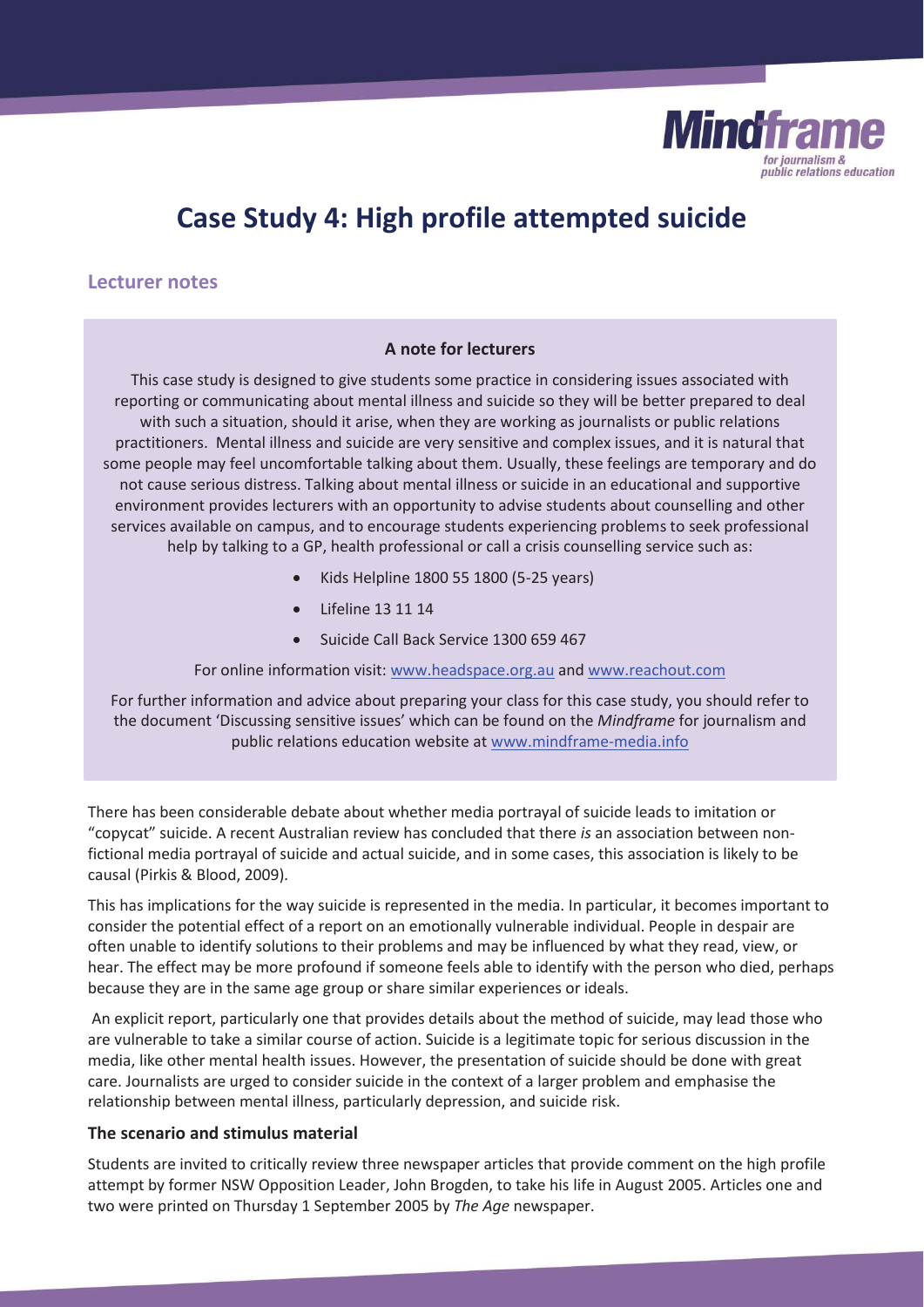

Article three was printed by *The Daily Telegraph* on Wednesday 31 August 2005. The articles can be downloaded as a PDF in their original format or as transcripts from the *Mindframe* for Universities website. See the documents accompanying these notes titled *Case Study 4: Media articles* and *Case Study 4: Media article transcripts*.

### **Questions for consideration**

When undertaking these tasks, you may ask students to consider the questions outlined below. A discussion of each question is provided in the following pages.

**Question 1:** Although the media tend not to report on suicide generally, there is an obligation to report on such cases when the person involved is well known. Should the same precautions be taken when reporting an attempted suicide? What can journalists do in these circumstances to minimise the potential for harm?

**Question 2:** What elements of articles one and two could be considered 'preferred reporting', in terms of the issues to consider when reporting on suicide or mental illness? Is there anything that could have been done better?

**Question 3:** Consider article three in comparison to the first two reports. How does it differ in content and tone? How could it have been written differently?

**Question 4:** It is important for journalists to have some knowledge of mental health issues, including suicide, in order to present an accurate and balanced story. What do you think are the common risk factors and protective factors associated with suicide? Which age group in the Australian population is most at risk of taking their own life?

*Note: The student notes contain only brief prompts for each question. The information provided in the following pages can be used to facilitate class discussion or to assess students' work. Alternatively, you may decide to provide students with a copy of this information.*

**Question 1. Although the media tend not to report on suicide generally, there is an obligation to report on such cases when the person involved is well known. Should the same precautions be taken when reporting an attempted suicide? What can journalists do in these circumstances to minimise the potential for harm?**

It appears that in the case of a non-fatal suicide attempt, many of the usual considerations that media professionals employ when dealing with a story on suicide are sometimes discarded in favour of a more sensational approach. Although there has been little separate research on the effects of reporting suicide attempts, it may be advisable to err on the side of caution in this area, given the implications for the emotionally fragile person who the story is about, their family, and our vulnerable community members. In promoting ethical journalism, this would mean that media organisations apply the same principles to a news report on a non-fatal suicide attempt, as a completed suicide.

When reporting on the attempted or completed suicide, bear in mind that the effect on a vulnerable person may be more profound if they are able to identify with the person in the report. This can happen in two ways: Because they identify the person as "someone like them" – because they are in the same age group or share similar experiences to the person portrayed; or because the person is "someone I would like to be" – that is, a role model, public figure or celebrity. As such, reporting on a high profile suicide should be handled with caution.

There are a number of reporting issues that journalists can be mindful of when developing their report in order to reduce the potential for harm. In general: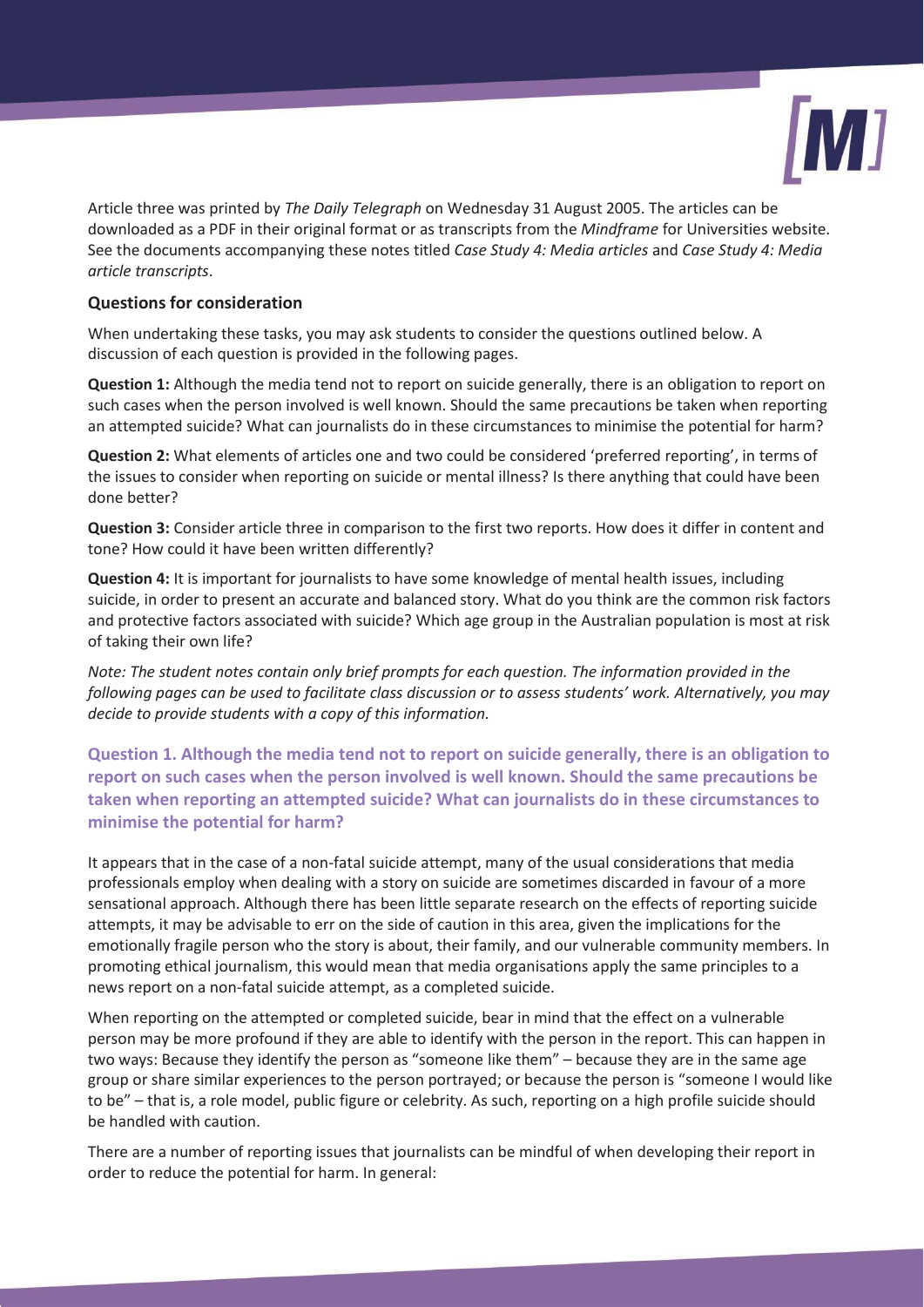

- Avoid language which glamorises and sensationalises the act
- Do not use language that presents suicide as a solution to problems (i.e. use 'nonfatal' rather than 'unsuccessful')
- Do not make the story overly prominent in the newspaper or bulletin
- Avoid descriptions of the method and location, even in an attempt
- Seek comment on the wastefulness of the act where appropriate
- Be sensitive to the person's family and friends, and respect their privacy
- Draw a link between suicide and mental illness or other risk factors
- Highlight that mental illness and mental health problems can be successfully treated
- Provide help line numbers for national and/or local services.

## **Question 2. What elements of articles one and two could be considered 'preferred reporting', in terms of the issues to consider when reporting on suicide or mental illness? Is there anything that could have been done better?**

In general, the content for these two news reports are in accordance with recommendations supported by the *Mindframe* for Universities project for reporting on suicide or mental illness. For instance, there is no use of the word 'suicide' in the headline of either article and only limited use in the body of the documents. This is advisable, as it has been shown that including the word suicide in the headline increases the prominence of the story, possibly attracting vulnerable readers.

The articles also refrain from describing the method used in the attempt. Rather, it is simply noted that Mr Brogden sustained "self-inflicted wounds". Detailed descriptions of the method may prompt a distressed individual in the community to take a similar course of action, particularly when they identify with or admire the person in the news report. As such, omitting specific detail about the method is a simple harm minimisation technique journalists can employ.

These news reports do not sensationalise or glorify the suicide attempt. This is very important as it can make the act of suicide a more appealing option to vulnerable individuals. Nor do the reports use language that suggests Brogden's attempt was a solution to problems, or that his death would have been a favourable outcome (i.e. unsuccessful suicide attempt). Rather, the overall tone of articles one and two offers sympathy and understanding to Brogden, and portrays it as a tragic event.

They do not insinuate a personal flaw or weakness by Brogden, which is critical if community perceptions of people with mental health or emotional problems are to be changed. Note that at the end of article one, help line numbers are made available for those needing assistance. This encourages distressed persons to seek help for their difficulties, and gives them the means by which to begin reaching out for support.

Article two claims that the scathing media coverage of John Brogden's 'fall from grace' influenced his attempt to take his own life. In doing this, the article uses the incident as a platform to highlight a broader issue - that politics is a high-stress occupation which can increase the risk for mental health problems, and further suggests that the media could play a role in reducing this risk by considering the effect on a person's mental health when reporting controversial issues. It was never publicly verified if John Brogden was in fact experiencing depressive symptoms as the time of his attempt, or if he has experienced mental illness previously in his life.

However, it is important that the articles draw a link between extreme stressors in life, and subsequent mental health problems that one may experience. In terms of there being any areas for improvement, it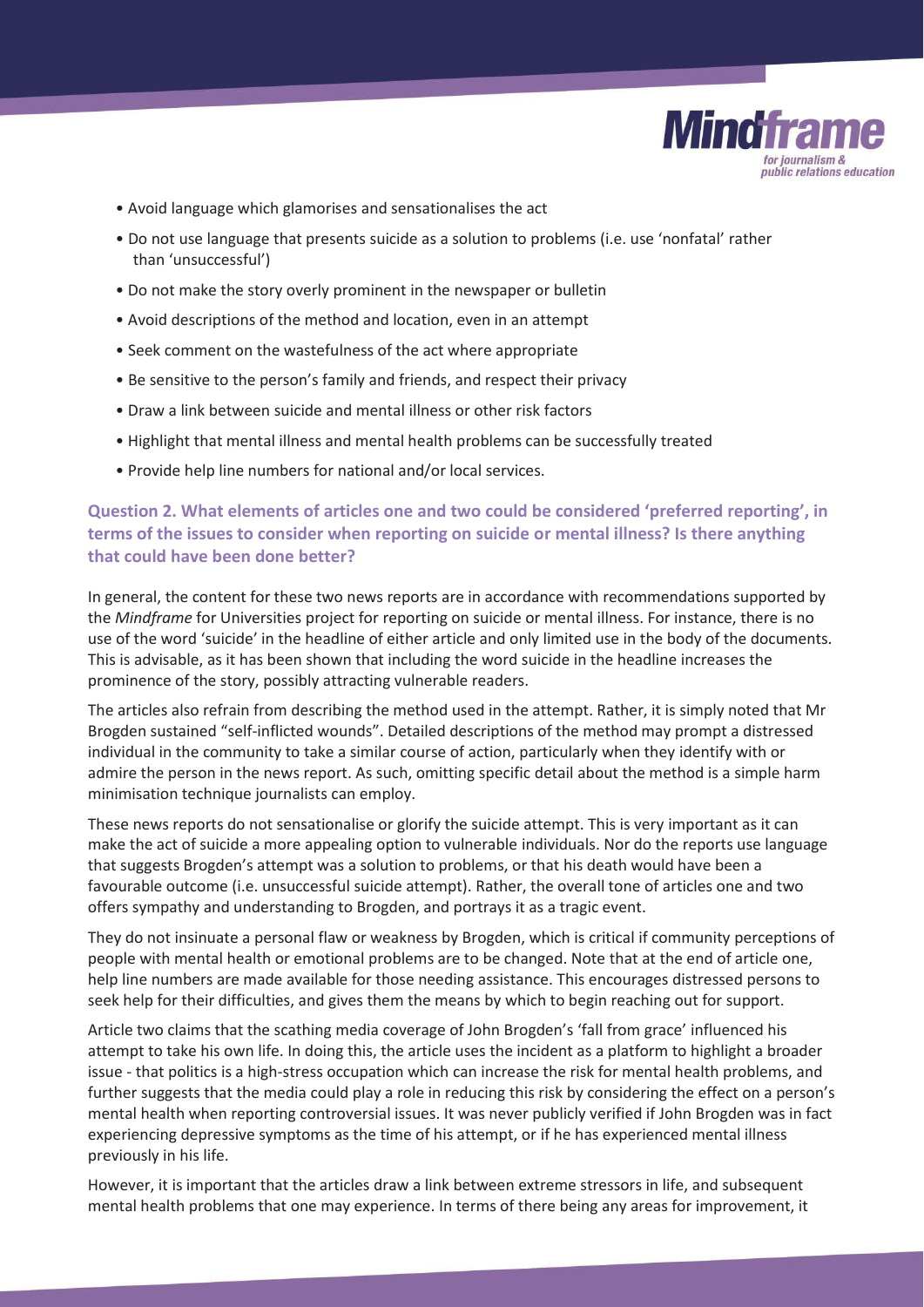

could be suggested that the word 'breakdown' in the headline of article one is merely a colloquial term that has no medical meaning in Australian psychology. Overall though, these articles may be considered examples of responsible, sensitive and accurate reporting around the issue of suicide.

 Article one and two demonstrate that a discussion around suicide and mental health or illness can occur without reinforcing stigmatising views, or placing vulnerable persons in the community at increased risk.

## **Question 3. Consider article three in comparison to the first two reports. How does it differ in content and tone? How could it have been written differently?**

See the discussion notes for Question 1 for an overview of the elements in articles one and two that could be considered 'preferred reporting' of a suicide or mental health issue. Article three goes some way to provide a counterpart to this. This article is from the front page of a national paper, and the headline is written in large, capital, bold lettering, which reads "BROGDEN IN SUICIDE BID". It is usually advised that reports on suicide or attempted suicide not be given undue prominence (i.e. placed on the front page, or use the term suicide in the headlines) as this may inadvertently glorify the act for those who are vulnerable, and may be distressing to the family.

Furthermore, there is a photograph on the front page of Mr Brogden being wheeled away on a stretcher. Is it highly unlikely that the Australian media would provide a photo like this in the case of a completed suicide, so is it appropriate to do so for an attempt? Some may argue that the photograph in article three is in poor taste, is disrespectful to both Mr Brogden and his family, and trivializes the act. Greater sensitivity to both the issue at hand and vulnerable members in the community would be advised. The content of the article follows a similar tone, which is in great contrast to articles one and two. At no point was the attempt linked to mental illness, nor was the intense pressure from the media considered as contributing to these circumstances.

The report failed to provide help line numbers for similarly distressed individuals, and was generally unsympathetic to the seriousness of the issue. With an understanding that Mr Brogden had faced intense media scrutiny in the days leading up to this attempt on his life, the article recaps in detail all of the controversy surrounding his resignation as Liberal Party Leader, and goes on to reveal the details of a "raft of fresh allegations of sexual misconduct that was set to destroy his career".

 It would appear that news values won over ethical considerations in this decision to further humiliate an already vulnerable man. In its favour, article three does not provide details of the method used, but rather says "...the 36-year-old, who was unconscious, had harmed himself". However, it does provide other details of how Mr Brogden was found, which are arguably unnecessary to the story and insensitive in nature.

Overall then, this could be considered to be an example of a highly sensationalized report on a high profile suicide attempt. Its prominence maximizes the chance of attracting vulnerable viewers, while it fails to increase community understanding about suicide or encourage help-seeking behaviours (i.e. no help line number). Rather, it sets out to further discredit a man whose actions the night before would suggest he is in currently in an emotionally fragile state. This reporting is not in line with recommendations supported by *Mindframe* for Universities, which encourages the sensitive, accurate and responsible reporting of suicide and mental health or illness.

**Question 4. It is important for journalists to have some knowledge of mental health issues, including suicide, in order to present an accurate and balanced story. What do you think are the common risk factors and protective factors associated with suicide? Which age group in the Australian population is most at risk of taking their own life?**